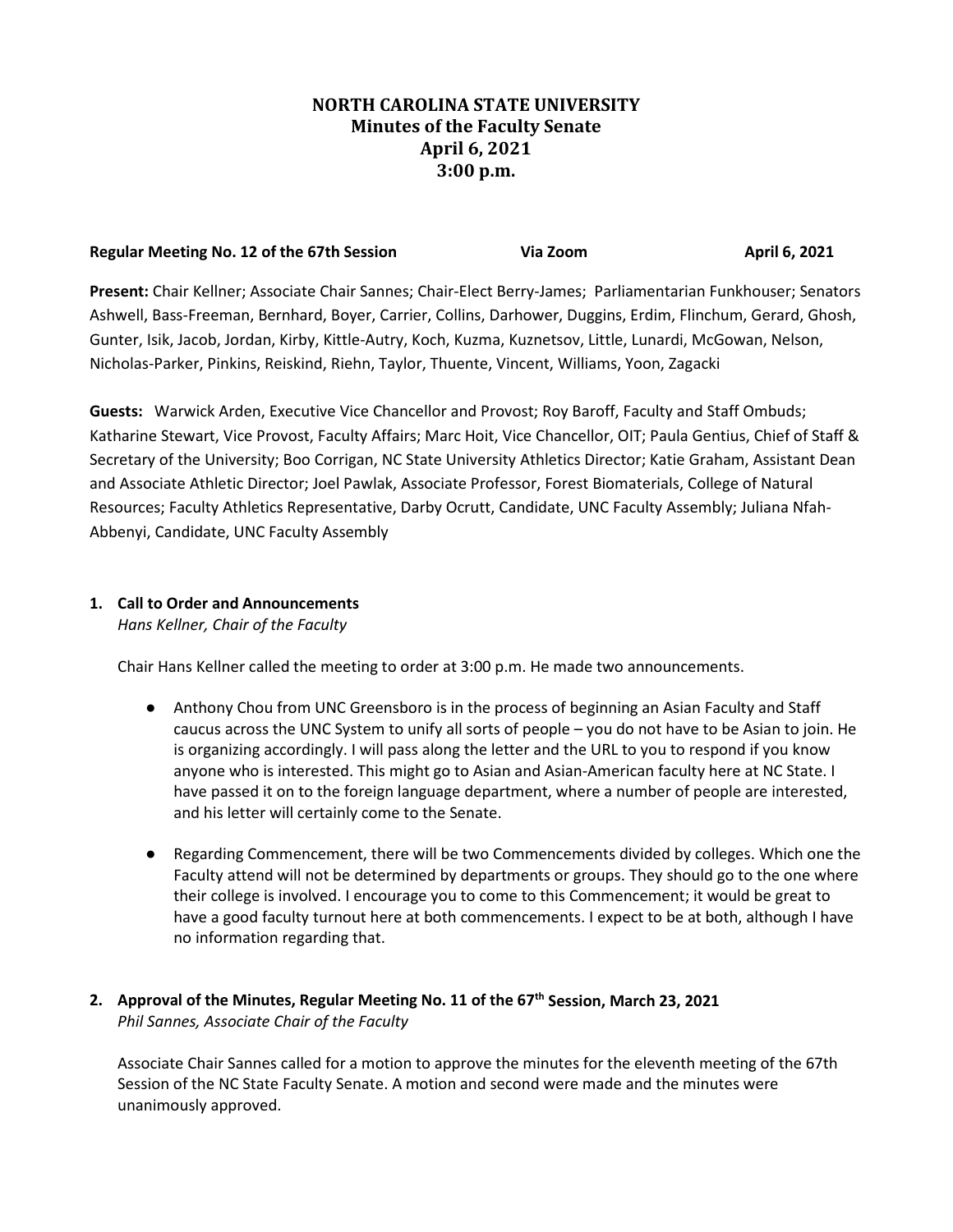### **3. Chair's Remarks**

*Hans Kellner, Chair of the Faculty*

Dr. Kellner explained Senators were sent a document dealing with the proposal to extend the bereavement benefits, in terms of who may be bereaved, and for how long. "This process has been percolating in our Personnel Policy committee for quite a while, in conjunction with the Staff Senate and in conjunction with the group insurance and benefits University Standing Committee. Where it stands at the moment is they are not pushing this right now. There is no legislation in the legislature that I know of. They are holding off on this but, at the last meeting of the Executive Committee, Helen DiPietro, the incoming Chair-Elect of the staff Senate, who has been leading process on campus, talked to us and she requested a letter of support that would go to the Group Insurance Committee to let them know simply that the Faculty Senate is on track. So I wrote it and I said it in the name of the Senate. The key phrase here, of course, is, in principle, we're not going to agree to anything that isn't in a final form. This is just an expression of support for the effort at the moment."

He added, "Regarding the resolution that you've received, which we will be discussing and voting on the first reading of later in the meeting, is a response, obviously, to our last meeting and to Chet Dilday's explanation of what has happened at Fayetteville State and in other places across the system. We will look at the language of the resolution later."

### **4. Provost's Remarks and Q/A**

*Warwick Arden, Executive Vice Chancellor and Provost*

Provost Arden brought greetings to the Senate and reminded everyone that our final wellness day for students is coming up on the 15th of April, and reminded faculty that they are strongly encouraged not to assign additional work or tests or deadlines on that day or preferably the following day. "These are important days for our students. They did not get a spring break as, as usual, but got four wellness days distributed throughout the semester. These are very important to them, so please do be sensitive to that. Our continuing efforts to protect the Pack are proceeding. So far, the number of cases on campus remain extremely low, usually zero, one or two each day. We are still running about 10,000 tests a week for faculty, staff and students and we have a positivity rate significantly less than 1%, which is outstanding."

He added that the campus vaccine clinic is up and running. "It began a couple of weeks ago, on the 23rd of March. We administered 600 vaccines that week, I believe 300 J&J and 300 Moderna. The next week, last week, we administered 1800 vaccines – 1500 J&J and 300 Moderna. This week, we are looking at administering 2300 vaccines, all J&J. We have gone to all J&J because of the concern with the Moderna vaccine. It's four weeks between shots, and then another couple of weeks to be covered. We are worried about running into final exams and students leaving and not being able to get that second shot in."

Provost Arden added, "As you are probably also aware, beginning tomorrow or Wednesday, April  $7<sup>th</sup>$ , all adults in North Carolina will become eligible to receive the Covid 19 vaccine. So NC State is doing the same. So all faculty, students and staff will be eligible. It is on an appointment basis. I know there's a waiting list at the moment, but if we can continue to deliver 2,000 or 3,000 shots a week, we will move through that list fairly quickly. If you have not had your shots elsewhere in the community, please do get online as about 15,000 folks have done so far. Make an appointment for a shot at Talley. We are making great progress there. I give a lot of kudos to Dr. Casani and the staff in student health, and also to Amy Orders."

Continuing, Provost Arden reported, "We have Commencement coming up on two days, back to back; Friday May 14 and Saturday May 15. The reality is that I want to give a lot of kudos to Dr. Hunt and his team for being receptive to input. They got a lot of input from the Deans and others, that other than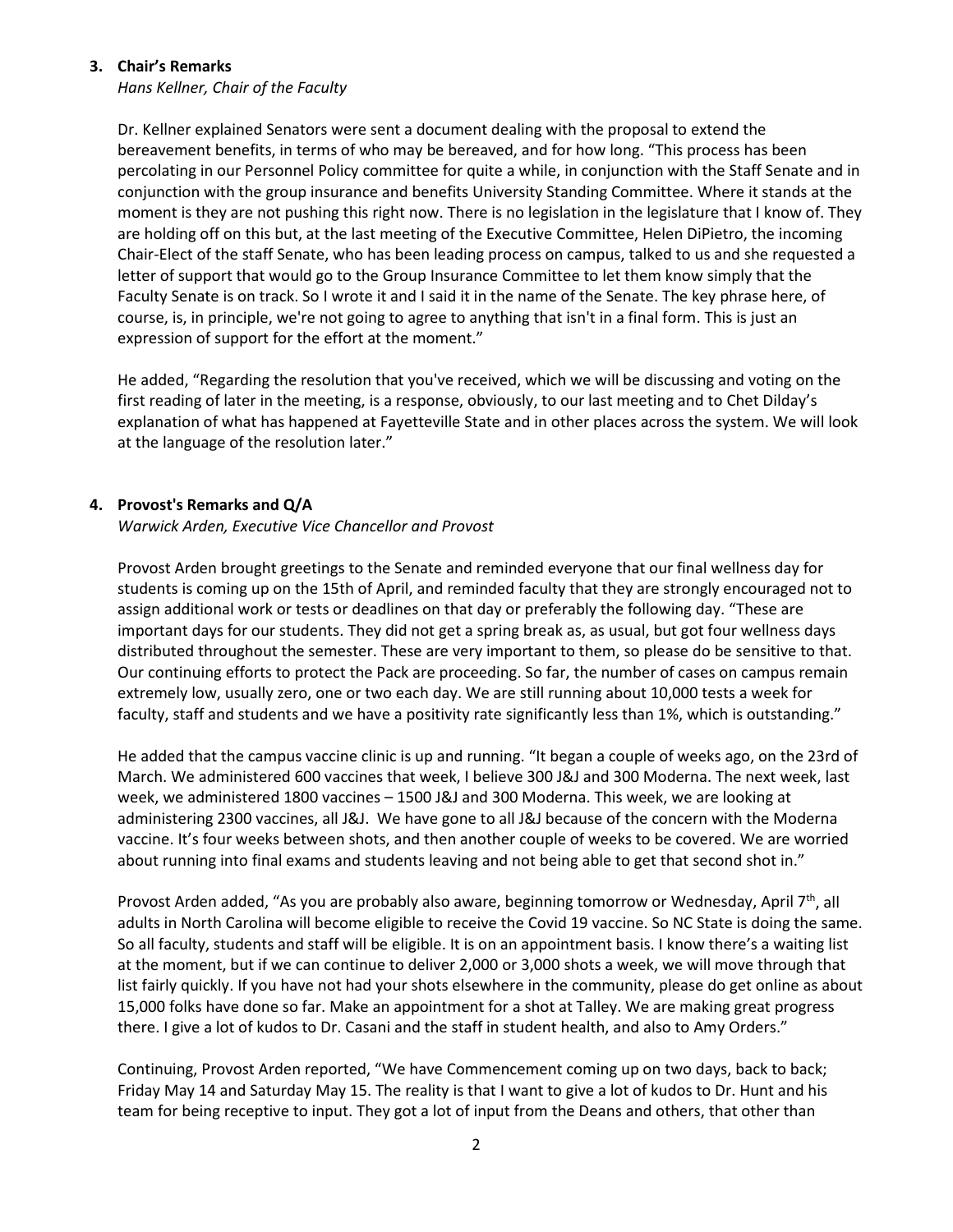having it for any given College spread across two days, they would prefer to have College-specific days so that the students from a given College could be together at Graduation. I give him a lot of kudos for making that adjustment fairly quickly. On Friday, May 14th at 7pm, CALS, COE, COS, WCOT, CVM and the Institute for Advanced Analytics. On Saturday, May 15<sup>th</sup> at 9:00 a.m., COD, CED, CHSS, PCOM and CNR. If you want to keep up to date with the latest information, go to commencement.ncsu.edu."

He continued, "We sent out an announcement about the launch of a new Data Science Academy. This is a University wide effort. We are extraordinarily strong in data science across nearly every college. This will enhance our strength of the university and meet the growing needs of data, science, research, education and expertise within North Carolina. Starting in the fall of 2021 we hope the Academy will begin providing courses, once approved through the appropriate committees, regardless of major and ultimately potentially house a new inter-departmental undergraduate minor in Data Science. So as part of the institutionalization of interdisciplinarity that was a high priority in our last strategic plan, I am looking forward to the development of this and potentially other academies. The definition of an academy versus a cluster, a center or an institute, is that it has to represent all three major missions of the university; instruction discovery and engagement, and engage almost every college in the university. I am excited about this and I see it as the next step in institutionalization of interdisciplinarity across the university."

Regarding updates on leadership searches, Provost Arden stated that there were three excellent candidates interviewed for the Dean of Humanities and Social Sciences. "I have met with the search committee, looked through all the Qualtrex data, and am hoping to make progress on bringing that search to fruition by the end of this week. So that is moving very quickly and I'm very pleased with the caliber of the candidates that we have. The search for the senior vice provost for enrollment management, always known as Louis Hunt's job, is progressing. We are bringing three candidates to virtual campus; Paul Kohn on April 13<sup>th</sup> and 14<sup>th</sup>, Steven Johnson, April 20<sup>th</sup> and 21<sup>st</sup>, and Yvette Murph, April 22<sup>nd</sup> and April 23<sup>rd</sup>. For more information on that important search, please go to go.NCSU.edu/EMAS-Search."

He added, "We have posted a position for the Associate Vice Provost for Academic Policy and Personnel. This was Courtney Thornton's position. We lost Courtney to NC A&T, but wish her the very best in her new role there. The position was posted at the end of March, and we are hoping to attract a very strong slate of candidates to work alongside Dr. Stewart. Please note that Paola Sjztain, who is known to many of you here on the Senate, is currently serving as the Interim Associate Vice Provost, but will not be an applicant for that position."

Concluding, Provost Arden stated that he will be sharing the final draft of the Strategic Plan by the end of the week and will take that to the Board of Trustees next week for endorsement. "After more than a year working on that, I'm very excited about that. I think we have a great plan, I think it really carries on from where we left off with the last plan, and begins to institutionalize and move forward many of the current agendas that are in place. So thank you for all of your help and all of your input. This was a very, very inclusive process, with 29 listening sessions across the university once we had the draft in place. So I feel very good about this plan and will look forward to getting the endorsement of the Board of Trustees and moving forward with our implementation planning."

### **Questions and Discussion**

Andrey Kuznetsov: One of the concerns is that students can change their grade to Satisfied and Unsatisfied after they see the letter that we give them. The result of that is that some of the students kind of try, so they're not working extremely hard but rather see what they get knowing that they can change their grade after we give them the grade they deserve. Do you plan to continue this policy for the summer and the fall semester?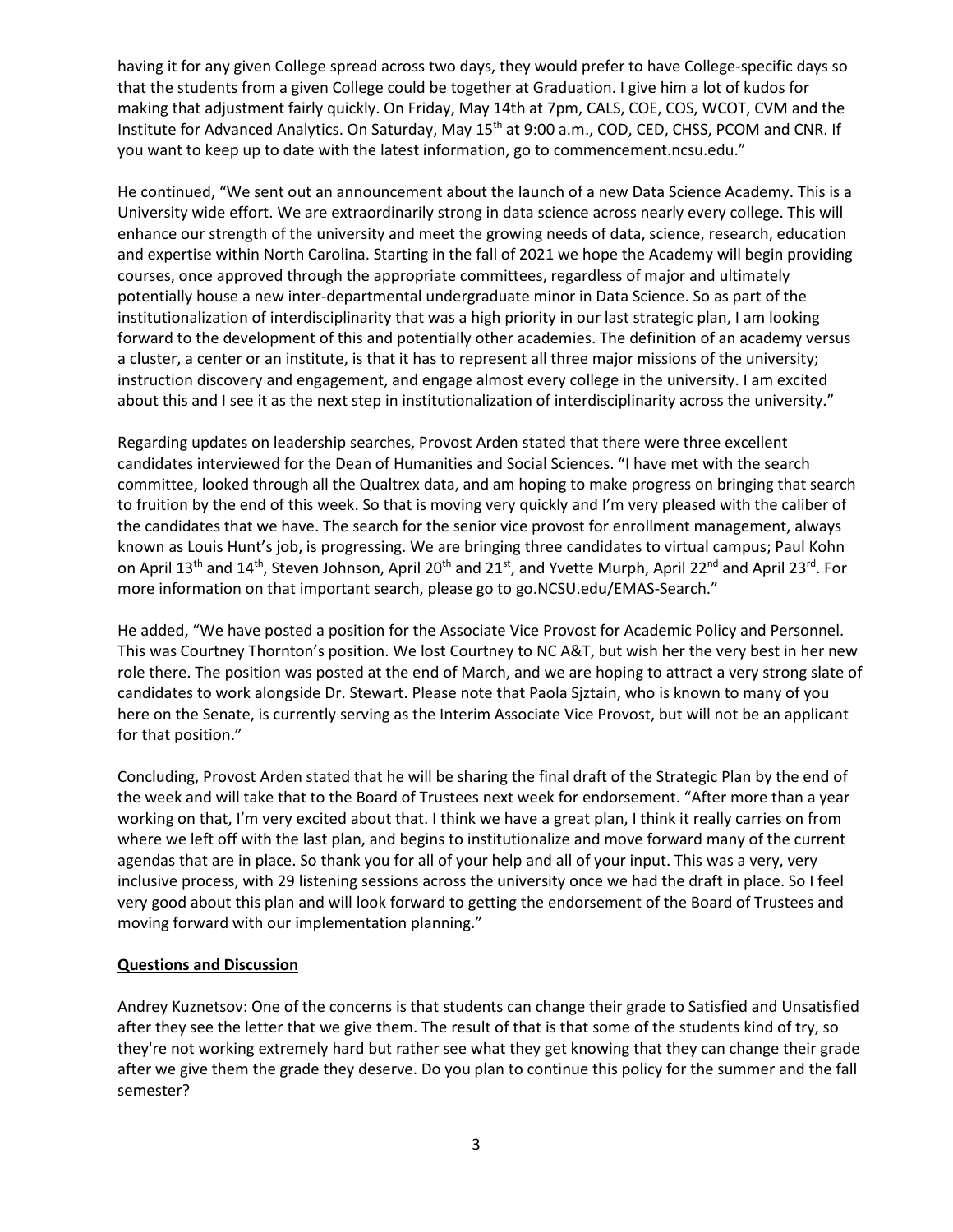Warwick Arden: So as you know, it's been that way our last fall and the spring. Overall, I think it's a good policy. There have been some concerns expressed. I understand those concerns, and I think we will continue that through the summer, because I do expect there will be a significant amount of online and distance education throughout the summer and S/U grading is not unusual in the summer. As to whether or not we will continue it in the fall, that's under discussion with Dr. Hunt at the moment. I think that is less likely. I think as soon as we feel comfortable that we are back face-to-face, then we will return to letter grading. So I think it has been a positive thing to take that additional stress off an already very stressed student body, but I understand the concerns and we are looking to return to normal grading, mostly likely in the fall. But that has not yet been locked down Andrey.

#### **5. Remarks – NC State Department of Athletics Presentation**

*Boo Corrigan, NC State University Athletics Director Katie Graham, Assistant Dean and Associate Athletic Director Joel Pawlak, Associate Professor, Forest Biomaterials, College of Natural Resources; Faculty Athletics Representative*

Dr. Pawlak thanked Chair Kellner for inviting the Athletics Department to speak to the Senate. He acknowledged Paul Williams, the Faculty Senate Representative on the Council for this year. He is a long time faculty member and has served a number of times on the Council of Athletics in various capacities, including the Chair of the Faculty Academic Committee. Dr. Pawlak spoke to the Senate about the Council on Athletics and provided an update, insight and a description of their meetings, the frequency that the Council meets, and the topics that they cover.

He stated, "If you're not familiar with the Council on Athletics, the Council is charged with assisting the Chancellor and exercising institutional control over the athletics department. The Council is comprised of 26 official members, including faculty members, members from the Alumni Association, the Wolfpack Club, coaching staff, students, student athletes, and athletics department staff that serve an ex officio role. Typically, we will have additional visitors as well, guests that will join us; those might be either people from other parts of the University or it could also be other athletic department staff members as well. The Council is structured with subcommittees, so we have our main committee and then we have three subcommittees; our Faculty Academic Committee, which is composed of all members holding faculty rank that are on the committee, with the addition of Katie Graham and her position and the eligibility coordinator all serve on that committee.

Dr. Pawlak added, "The main focus of that committee is to address any academic related issues that come up within athletics and also to conduct our continued academic eligibility review. So that's one component of our student athletes certification to be able to be eligible to participate, which we are essentially looking at how are they performing academically, are they meeting university standards, and are they meeting NCAA standards for their continued athletic participation. We also have a committee on legislation. The committee on legislation really helps to deal with NCAA legislation that comes down and how we implemented it and to help establish the University's position on that. This committee hasn't been that active this past year because during the pandemic the NCAA has put a moratorium on new legislation being introduced by the members. There's been a small amount of legislation that has come through from the NCAA Board, but nothing new from the members. So that's been relatively quiet. There's also another subcommittee on student health and well-being. Those other subcommittees are populated from members from all over the Council on Athletics, so not only the faculty members, but also the other members that are from the Wolfpack Club, Alumni Association and the Athletics department as well."

He continued, "So how have we been faring through this Covid-19 pandemic? We've met virtually, and it's gone rather well. There's a lot of people who participate, because we do have people who come from off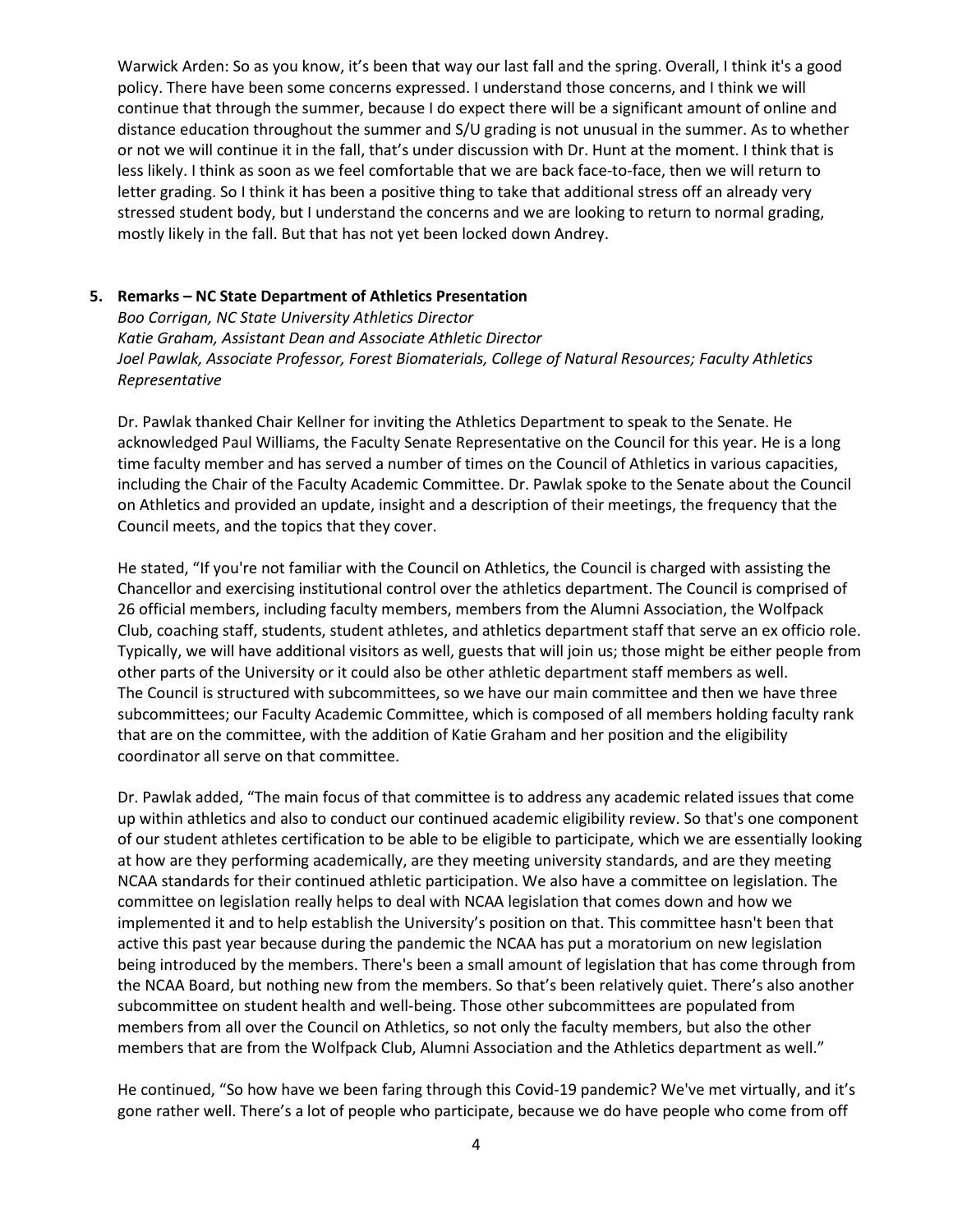campus and it makes it a little bit easier for them to participate. We are scheduled for seven meetings every academic year, and we've completed six of those seven meetings. As I mentioned, the virtual setting has really allowed participation, and I think increased engagement of the Athletics department staff, because a lot of times they're traveling and they're other places. So now they can dial in fairly easily. We also have our continuing academic eligibility reviews that we conduct virtually. We've done three out of the four, and that's actually worked out really well. The reason being is the tight timelines especially around the end of summer and between semesters really allows us to work more efficiently from different locations. So things have been moving along during this time."

Dr. Pawlak stated that the typical agenda is about two hours long and includes guests such as one of the head coaches and a student athlete. "We will receive an Athletics department update, typically from our Athletics Director, then we have a series of special reports that look at specific areas that we are charged to oversee throughout the semester. Then finally our subcommittee reports. We always finish it off at the end with a report on SAAC, our student athlete Advisory Council, which is our student athlete Advisory group to the Athletics department. We are always inspired when we hear them at the end of our meeting, kind of sending us on our way as we head out the door. So for this year, our special reports included a budget update, discussions about NCAA legislation and different compliance issues, an update from our Wolfpack Club about fundraising, updates on our academics from ASPA. We heard from sports medicine about how they dealt with the Covid pandemic.

He added, "We will get our Title IX update and then also we had a research grant that was sponsored by the ACC here at NC State, to look at mental wellness and how we serve our student athletes from a mental wellness standpoint. So lastly, I just want to conclude with my opinions and thoughts on athletics over the past year. The Council has remained active and engaged throughout the pandemic. I think this has been a very challenging year for all of us, including Athletics, and they've been able to manage the financial issues well. There is still a gap in their revenue and that's due to their self-supporting budget. So they're looking at loss of ticket sales and things like that, they're looking at still time to close some budget gaps. They have worked very hard to closely monitor student athlete health and wellness during this pandemic, including extensive testing and monitoring that were implemented, and they continue to do that."

Dr. Pawlak continued, "Another thing that's maybe a little bit different, or a little bit unusual, is all of our teams are active this spring. Typically we have the seasonality. With the way the NCAA has set up our seasons, we have all of our teams participating and active in some form, except football. They have spring practice and the spring game, but no competition. That really adds a lot of demand for trainers, our social media people and communications to be able to try to support all those teams participating."

*Assistant Dean Katie Graham* shared the recent academic performance of NC State student athletes, as well as information about college and major distribution across the institution. She also talked about the student athletes' graduation rates. "Let's begin with the recent academic performance. We finished the fall with our highest term GPA ever recorded for student athletes and it was a 3.31. We had 22 of our 23 teams post a cumulative GPA of 3.0 or higher; that's the most teams we've ever had hit a 3.0, and 77 of our student athletes got a 4.0 in the fall. Cumulatively, we've got 38 student athletes who are currently carrying a 4.0 and our current cumulative GPA for all student athletes is a 3.23. We have great student athletes who've worked really hard through all the challenges presented by Covid, and I really couldn't be more proud to be a part of the team that gets to support these student athletes every day.

She continued, "I do want to put in context a little bit the GPA that we just earned, both term and cumulative. So to put it in context a little bit, I track our end of year; so that's the end of the spring, where we stand cumulatively each year, and look at how we compare to all undergrads. So the undergrads are represented by the black bars and the student athletes are in red. There have been small steady increases in both populations since 2015, and I know we're going to see a jump when I add 2021 to this particular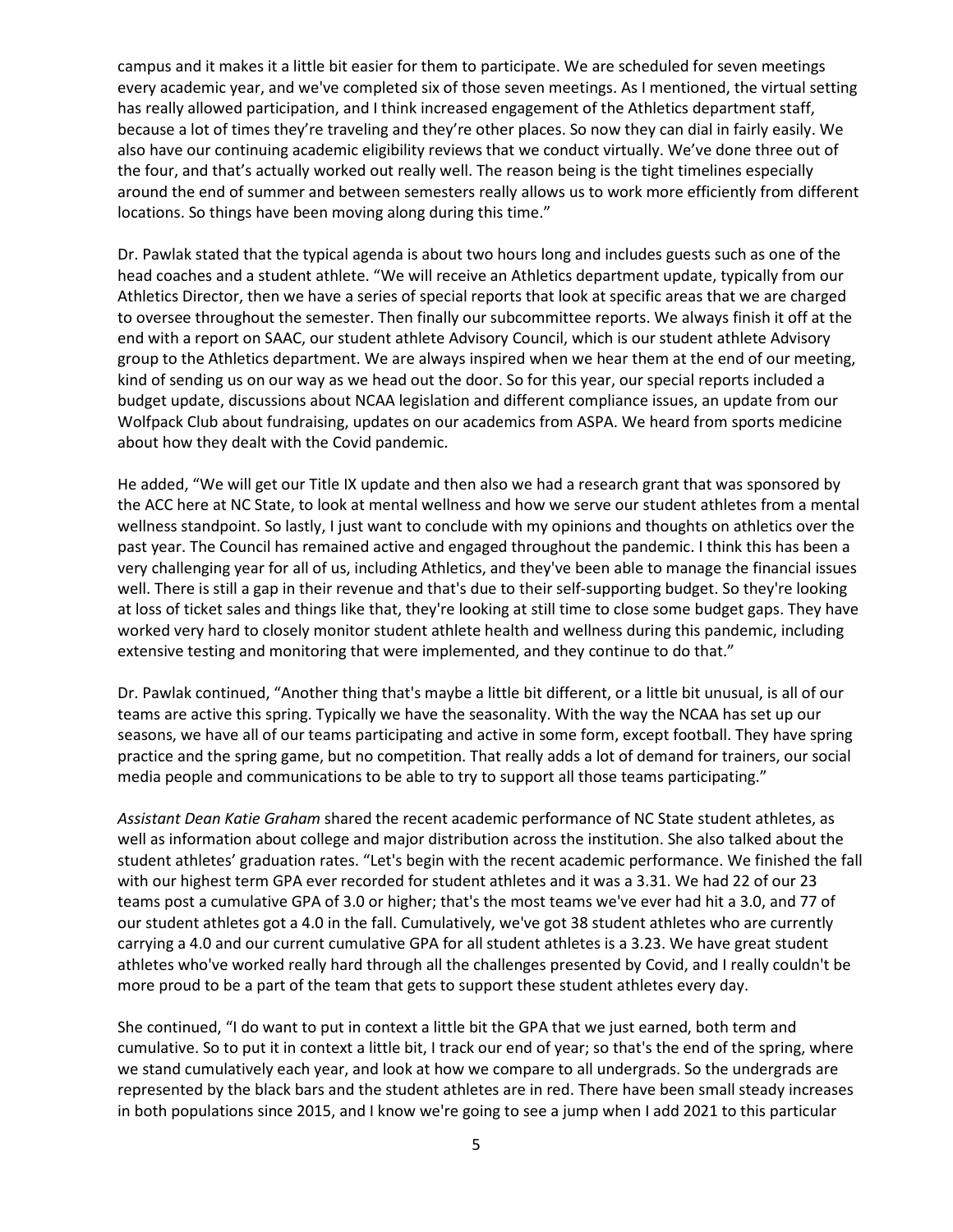graph here. With the enhanced grading, we are definitely going to have a higher GPA and we acknowledge that. We will celebrate it; it's been a challenging time for sure. But I do suspect that when we put up the numbers in 2022 and onwards, we will head back down to somewhere in the range of 3.0, 3.1 as things start to regulate back to normal in the coming years."

Assistant Dean Graham added, "Every semester we have about 540 student athletes on campus, and this year about 520 of those are student athletes that are at the undergraduate level. We have student athletes in University College and then eight of the nine colleges that award undergrad degrees. We normally have students in all nine colleges, but this year we don't have any student athletes in the College of Design; we normally have one or two. So you can see here that we have about 20% of our student athlete population in each of Humanities and Social Sciences, Poole College of Management, and Natural Resources. Then smaller amounts in the other in the other colleges there. So to dig a little bit deeper into that distribution, here's the top 10 majors for our student athletes that are at the junior level and higher. I've shared the junior level or higher because, just like all students, our student athletes do change their major quite a bit in their first couple of years, or they enter the institution undecided in Exploratory Studies. So I think this gives a clear picture of what they're actually going to graduate from. The top three majors here have remained consistent over the last several years. The order just seems to flip flop around a little bit. I believe in the past, this group has asked where our football student athletes and our men's basketball student athletes major. So I did take a look at that information. For our football student athletes, we have 125 students on the team, and they're spread across 24 different majors. In men's basketball there are fourteen student athletes on the team and they're spread across six different majors. Actually both teams share the same top three majors listed here; sports management, business administration, and communication are the top majors for those teams as well."

AD Graham continued, "Comparing our student athletes on the right with all undergraduate students on the left, again at the junior level and higher, you can see that our student athletes share six of the top 10 majors for undergrad. The ones we have in common between the groups are business administration, mechanical engineering, psychology, animal science, communication and political science. I mentioned that I would talk about our graduation rates. Our graduation success rate is a rate that was created by the NCAA to measure the graduation of our student athletes who stay at our institution instead of leaving early through transfer or to pursue professional in their sport. So as you can see by the description, this includes all first time, full time freshmen who enter in the fall semester, and it also includes students who enter at mid-year and students who transfer into the institution. It excludes students who leave in good standing prior to graduation. It is always reported as a four-class average because the cohorts are just incredibly small if it's reported at a single year rate. Here lists all our graduation success scores since 2005, which was the first year that this was introduced. If you look across to 2020, that's our current release that came out in October; it's 89 and that's our highest mark to date. We've done some projections to see where we are going to land in the next couple of years. So unofficially, we are still continuing and trend well with this metric, so next year we're expecting in October, that another 89 will be posted, and then the year after that, we're projecting a 92.

She added, "And so, when you have numbers at about 90% or higher, that's going to put us in the top quarter amongst other institutions in the ACC. We tried to slice the data a little bit more to look at it by both gender and ethnicity, and we can see here that the single year scores for GSR by gender. We are aiming to close the gap between the males and the females, similar to our university's undergraduate population. For our student athletes, females are graduating at a higher rate. Again, the cohorts are small, so if there's a coaching change in a given sport, it can often cause students to decide to transfer out of the institution. Students are very closely tied to their coach in many cases, and so it can skew a number pretty quickly. However, overall we do see that we are narrowing the gap between the males and the females. For underrepresented minority students, we're working to close the gap that's existed in the graduation success rate numbers. Again, the cohorts are small so you see here there's large fluctuations from year to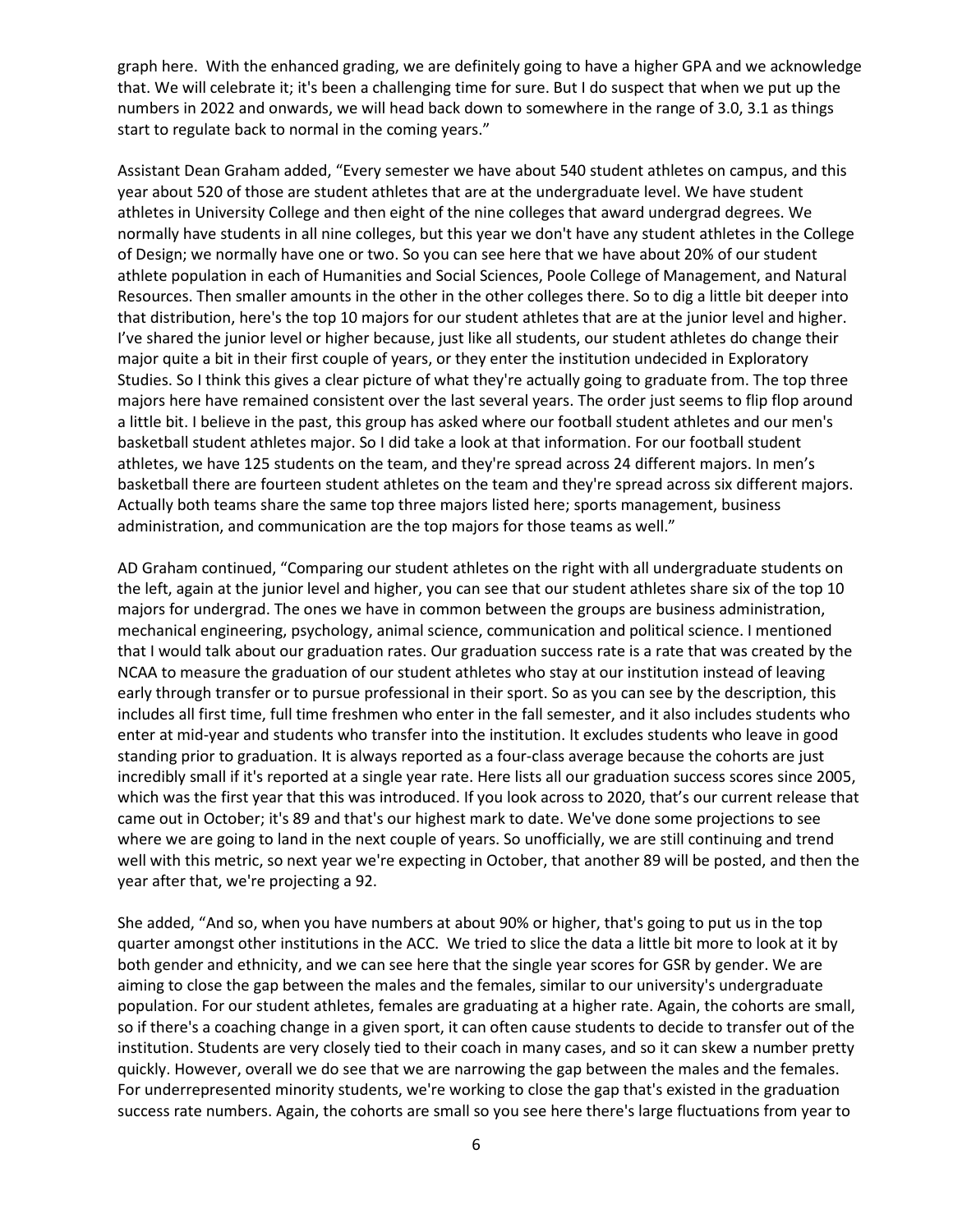year. But you are trending towards seeing our overall numbers that are in red, and then our underrepresented rates that are in blue, more closely aligned. Many strategies have been implemented to get here. To name a few, we've been partnering closely with coaches through the recruiting process of our incoming students, so that they better understand the majors offered, the support services, and the rigor of NC State. We're intentionally building relationships, not just with the student athletes, but our staff, our academic coordinators are building relationships with families and support systems at home. We are hiring a more diverse academic mentor and tutoring staff to support students while they're on campus, and we're involving student athletes in a different level in their graduation planning process by really charting out how different things that are related to their sport impact graduation, like red-shirting, or the load up on summer school to try to graduate at the end of their athletics eligibility. This planning process helps students see the end goal, helps them see that target of graduation and how decisions that they make and when they take classes and that kind of thing really impacts that.

Concluding, AD Graham shared the breakdown of the GSR scores by team. "This is graduation rates by team here. The one team in the department that is under 75 is men's basketball. We continue to monitor that team very closely and we're making improvements. We've hovered around 50 now for quite some time. The challenging part with this metric, and I mentioned this a couple times, but the cohorts are small so there are only about 10 students in any given four-year rate with men's basketball, because this is only taking into account students on athletics aid. Regardless, as you can see by the national average, other institutions around the country are trending better with this metric. It's going to take us some time to turn this rate around, and I'm hopeful and confident that Coach Keats, along with the staff and ASPA, and with Boo's support, that we can do that. For this rate for next year for men's basketball, we're projecting a 56%. So it's a small improvement but it's moving in the right direction and that's the goal; that's what we're going to do is continuing to move that needle."

She added, "Other things to note on the men side, the 100 for baseball is pretty remarkable. The Wrestling team, several years ago we talked about this team a lot. So just two years ago they were at a 59 and now they're at an 87, and that's an example of a team that's really changed with a coaching change; with Coach Palacio here and his emphasis on academics. On the women's side, every team is progressing well. Five teams and mixed rifle have 100%. You saw on a previous slide that our institutional GSR was an 89%, and you can see here that we're above the national average with that metric.

### **Questions and Discussion**

Hans Kellner: Do you have any way to get information about what the situation of your athletes is five years after graduation?

Katie Graham responded yes. The Wolfpack Club is partnering with athletics right now to create an athlete network in an effort to try to get and track that information for the student athletes. That is forthcoming.

Athletics Director Corrigan then spoke to the Senate and he thanked Joel Pawlak and Katie Graham for being unbelievable teammates as they've gone through this year. He recognized the outstanding contributions of Katie Graham to his executive staff. "To have our weekly, actually two times a week, executive staff meetings and have Joel there on a regular basis means a lot to all of us as we go through this. As we think about our pillars, and Katie took what I would say is the most important pillar at all times as we move forward, is we are here for the opportunity to educate a group of people that have a chance to go back to their community as leaders and to really be that positive influence as they go back. So as we're looking at this, I'll talk about a couple of different areas. Katie covered the academic piece, but from a social justice standpoint and social awareness viewpoint, I'm very proud of our athletes this past year as they created Pack United. This is a student-led group primarily coming from SAC, but is now an official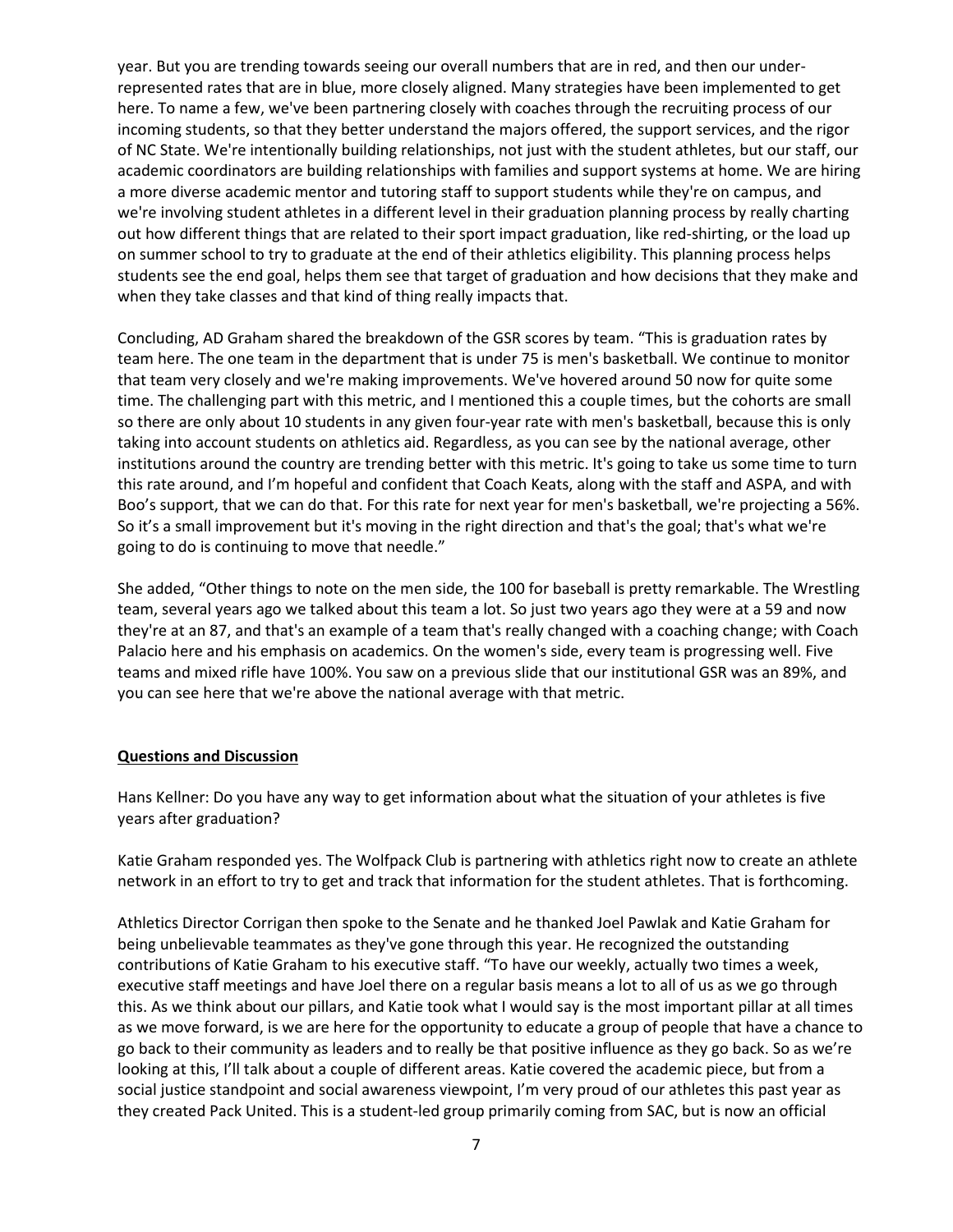university-recognized group. As they go out and are the voice of the Athletic department to a large degree on social matters and whether it's how we're responding to the murder of George Floyd or more recently with the Asian population and the violence there. If you look at our uniforms, we are in partnership with the Textile school to come up with a patch this year directed at Pack United. The three pillars of Pack United are awareness, education and action. You will see that on all our uniforms as we move forward."

AD Corrigan stated that they have been able to include the student athletes in alot of what they do as an Athletic department this year. "We spent a lot of time listening to them early in the year in and around testing, and in and around the ability to compete and whether they did want to compete, to a large degree was a conversation back and forth. One of the great takeaways that I have in my role this year is the opportunity to spend time with them, the opportunity to spend time with them listening as opposed to talking and as opposed to lecturing. I may have had a different approach in the past, but as we're going through this – this is truly something that we're going through on a united front."

He added, "As I think through our budget, and where we are with our budget, going into FY 21, we projected a \$28 million loss, and when you think about those numbers, it's relatively simple in a lot of ways. In football, it's approximately \$19 million, in men's basketball, it's approximately \$8 million, and those numbers add up pretty quickly to a pretty big number. What I would like to let you know about as to where we are today is I believe we have trimmed that \$22.8 million loss down to about \$5 million or less on the year. It came in a number of different ways, and we are very forward-thinking right away in stopping a lot of our spending as we went into this year. We went to a 'need' not 'want' basis on everything that we were doing, and projects that we were going to work on this coming year were halted, travel has been halted as it has for everyone. In addition to that, I look at our coaching staff and our staff all took salary cuts, furloughs for a significant savings there of more than \$5 million."

AD Corrigan continued, "As you look at Preserve the Pack, which is an opportunity that we had as we were selling tickets for the 2020 season, a number of people who had purchased those tickets turned those into donations, to the tune of \$3 or \$4 million. We created a new group called the Guardian Wolves, which has given us an opportunity to raise an additional \$4 to \$5 million as well. So it's come from a number of different ways. As I think about what this is and how we get from \$22.8 to less than \$5 million, it truly is about the Pack and it truly is about everyone chipping in together; whether that's our Alumni or our fans with their ticket purchases that have turned into donations or our staff. A number of our coaches are on contracts, so we don't have the ability to automatically deduct. It has to be done on a voluntary basis and our coaches did that on a voluntary basis. When people are talking about coaches taking a 5% or 10% salary cut, we had anyone over \$200,000 take a 20% cut in total compensation, not just salary, but total compensation. We look at bonuses and a decrease in bonuses to 50% of any bonus that was achieved was actually paid out. So from a staff and coaches and everyone being included there."

AD Corrigan reported that as they looked at the student athletes, the one thing they didn't want to do was truly affect them. "So in a time of budget loss and lost revenue, we spent over \$3 million on testing this year. So as numbers are going down, that number goes up. Our student athletes, and what they've been able to accomplish from an academic and social standpoint – we are here to win. We don't want to apologize for that. But as we look at the culture that we've built, the largest number of teams we've ever had ranked in the top 25 at the end of any given year is 13. At this point in time, after the fall, we already have 10 teams who have finished in the top 25, five of which finished in the top 10. To boil that down a little bit more, we have a women's cross country team that finished second in the country, we have a women's swimming team - and once again, there is a theme to the athletic department in it, is that women are leading in the athletic department. Our women's swimming team finished second, our wrestling team finished sixth, our men's swimming finished eighth, football finished the year 23<sup>rd</sup>. So there's an awful lot to be excited about, and as I sit here every day, this is what we get to do every day."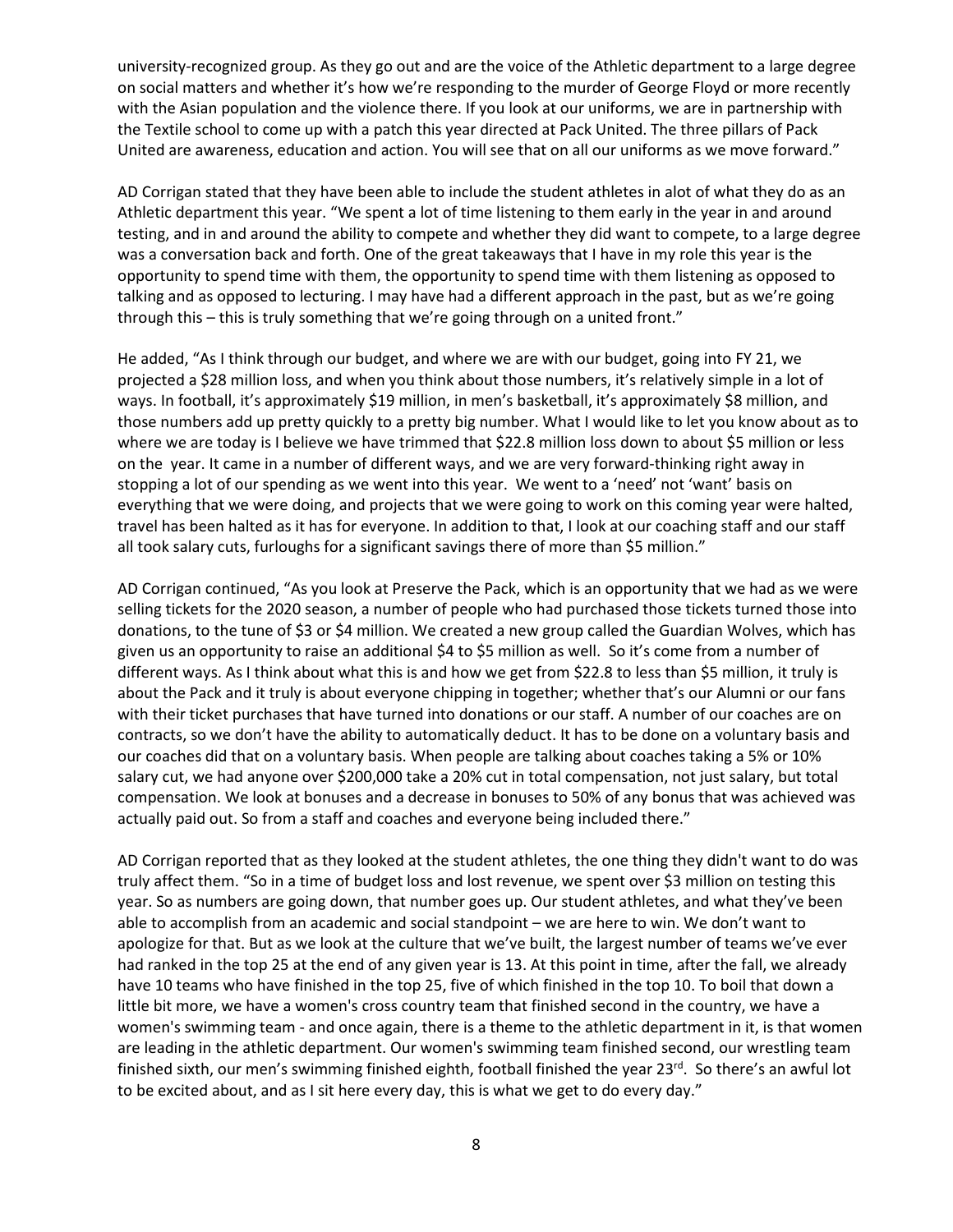He added, "At a time when you're going into July 1st of 2020 and you're thinking, "Oh my Lord, what do we do? We're going to lose a ton of money and we're probably not going to be able to compete. Then we're worried about them academically. We have an opportunity to come out of this year with the most success we've ever had on the fields and courts and pools; we have an opportunity to take a \$22 million debt into less than \$5 million, and my hope is that number is less than \$3 million in debt, and achieve the highest academic scores that we have as a department, as well as be on the front line from a social justice standpoint. To see Leon Krapf, a German student athlete, is going to be recognized by the University as one of the top four undergrads at graduation. It's a great point of pride that at a time that could have been something that separated us and pushed us apart, actually has brought us together to achieve these pillars at the highest level we've ever had. We've still got a ways to go and we're going to keep working every day at our craft, and that craft includes recruiting the right people, to mentor them, to keep them here. As Katie talks about graduation rates and those types of things, we've also gotten to the point in the NCAA where you can now transfer from school to school. Those of you who follow sports, there's a crazy stat that I saw the other day that 25% of all men's basketball programs in Division I athletics have four or more student athletes that are going to transfer. So at a time when these great transfer numbers and everything else is going on, we need to recruit and maintain our culture and make sure that we're keeping the people who are going to really care about who we are, care about the right things, and care about being graduates of NC State.

Lastly, Katie to your point, with the Wolfpack Club creating this network of former student athletes, it is how do we engage those who have come before us to be mentors to our current student athletes, to help them whether it's learning greater perseverance to stay with something; whether it's what they're going to do when they graduate; how should they handle different situations. We are really excited about what that can be and what they can grow into as an opportunity to stay connected to the Wolfpack and to continue to be a part of this.

#### **Discussion**

Hans Kellner: In the last couple of weeks, the Chancellor has mentioned that the NCAA has had emergency meetings and things of that sort. I'd like your perspective on at least one of the things that they were talking about. I'm throwing you a big softball to hit out, because he did. This is the treatment of men's versus women's athletes. There was a controversy there about how the men were being housed in Indianapolis in a much more posh situation than the women were in San Antonio. Would you comment on this as a national problem, and as the issue here, and what the attitude of the athletic department is?

AD Corrigan: I personally found the whole thing personally appalling. We have a women's basketball coach who had a baby about six months ago, and as part of the travel party for the NCAA, they allow 34 people to go with the team. We had to use two of those slots for her six month old baby and her husband in order for them to go. We did it without hesitation. It wasn't anything along those lines, but the absurdity of some of the recent decisions that have been made. You see a picture of the men's weight room and you see the women's weight room consisting of one set of dumbbells with the assumption that women don't need to work out, I guess. I don't know what it was, but we don't look at anything any different. I look at everyone's individual experience and what their journey is through here, and I think we owe each and every one of them our best shot. I think if you look at the executive staff of the athletic department, I believe it's six women and six men who are on my executive staff, maybe five and seven. I don't really know because I don't really think about it. Every day when we wake up it's not "what are we going to do for the men or what are we not going to do for the women." I found the whole thing just an incredible black eye. It's tough some days when you wake up and you open up the newspaper, the NCAA does it again. My joke about this whole thing when our country has never been arguably more divided, the only thing that people agree on is they hate the NCAA. Obviously, there's a lot of work to be done and having Chancellor Woodson on the Council is really important and to have a voice like his on a national stage is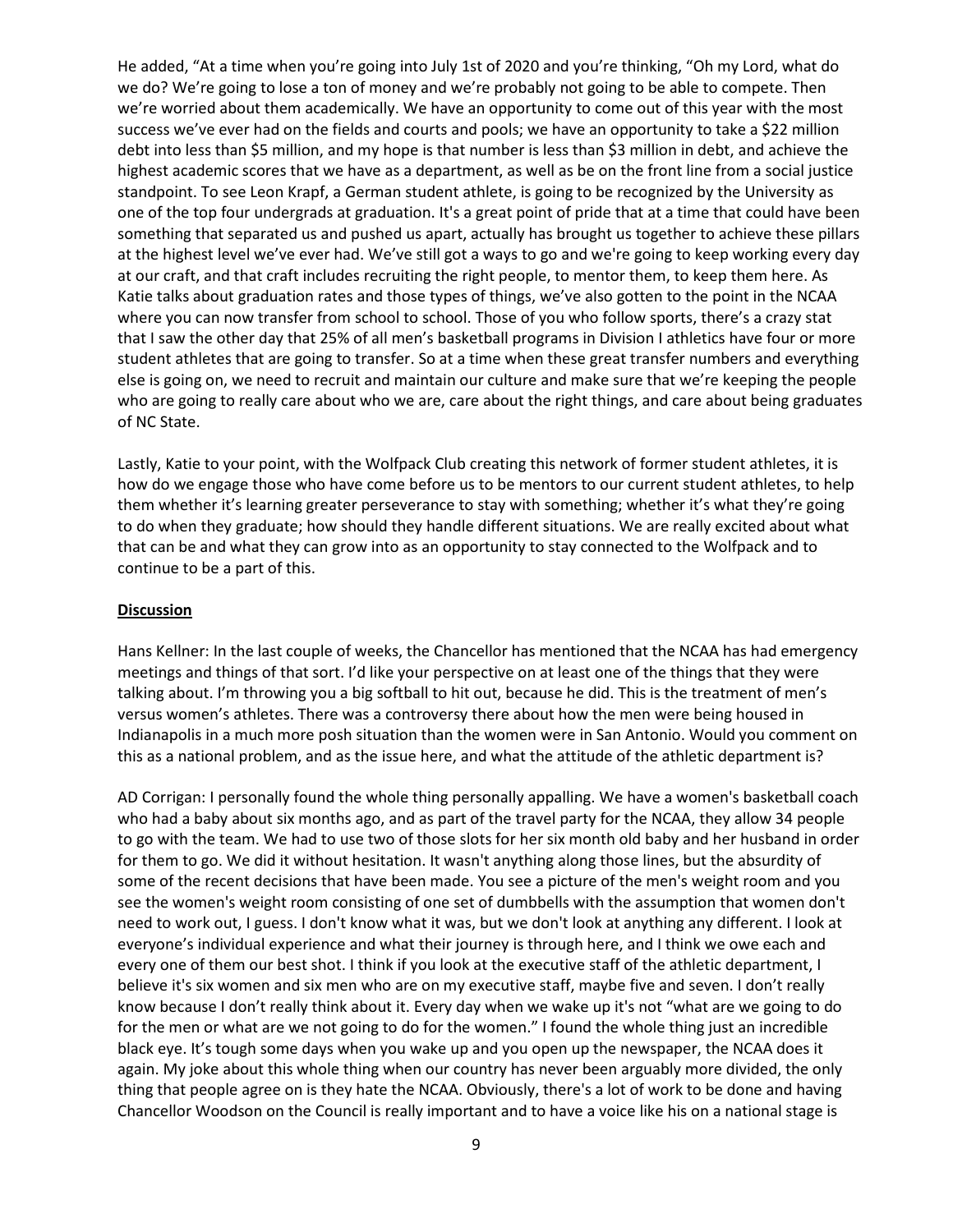something that's really important. Hopefully at some point, the new commissioner of the ACC, Jim Philips, who joined us from Northwestern and who I've known for 20 years, will be a more visible sight on campus. I think you'll see that his true commitment is to doing things the right way, or as I talk about it, the most right way.

Hans Kellner: When and how do you anticipate bringing things back to normal in terms of salaries and furloughs and when do you think that the adjustments that the athletic department had to make will be over and things will return to the way they were before?

AD Corrigan: We started ours in October, and they will run through June 30 of this year. The one promise that I made to everyone was we would not go back to them a second time during this fiscal year. My hope is that Carter Finley is going to be full of people on seven Saturdays this coming fall, and the same thing at PNC, the same thing at Reynolds to get together and celebrate this great University. Again, my hope is that by 2022, without taking on a ton of debt. When we talk in terms of decreasing our debt from \$22.8 million to less than \$5 million, that's still debt that we need to take on and that's debt that we will pay back to the University. So the whole goal has been not to take on a ton of debt so we can come out of without going backwards.

AD Corrigan gave a shout out to Julie Casani and Amy Orders, who have been tremendous partners for us during this whole thing. Hopefully, come August and September, we will be back in Carter Finley and be back on track.

### **6. Elections**

- *a. Associate Chair of the Faculty Nominations*
- *b. Presentation of Candidates for UNC Faculty Assembly Delegates*
- *c. Election of UNC Faculty Assembly Delegates*

Associate Chair Nominees are: Maria Collins, General Constituency; Troy Pinkins, Poole College of Management.

Candidates elected to the UNC Faculty Assembly for the 2021-2023 term are:

Delegates: Christopher Ashwell, College of Agriculture & Life Sciences; Juliana Nfah-Abbenyi, College of Humanities & Social Sciences

Alternate Delegates: Hans Kellner, College of Humanities & Social Sciences; Darby Orcutt, General Constituency

### **7. New Business**

a. *Resolution on the Integrity of the Chancellor Search Process* 

The Faculty Senate voted to send the Resolution on the Integrity of the Chancellor Search Process to the Government, Communications and Recruitment Committee for further discussion and clarification. Feedback and comments were encouraged from the Senators.

b. *Letter of Support for Further Movement of Bereavement Benefits*